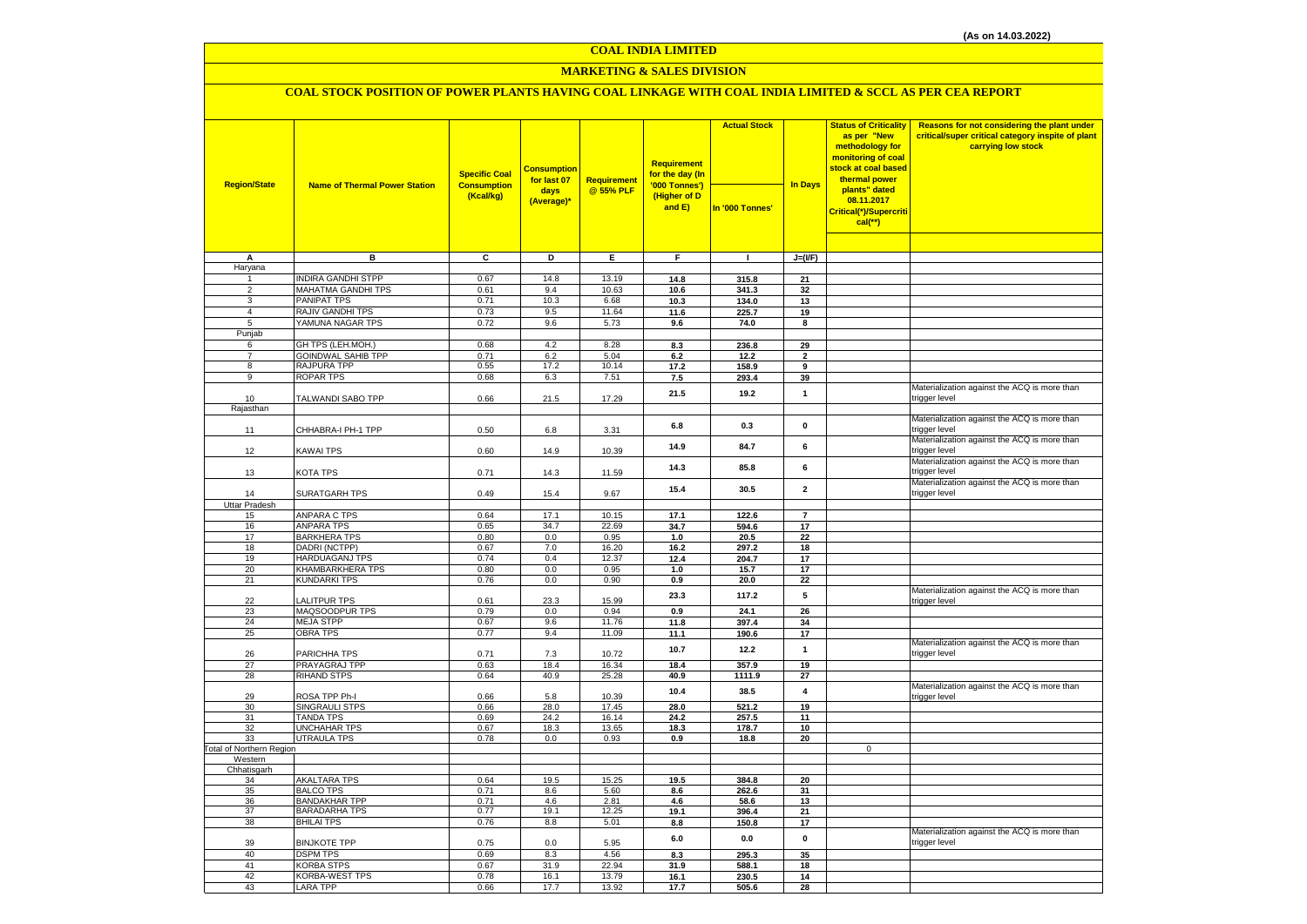### **COAL INDIA LIMITED**

### **MARKETING & SALES DIVISION**

# **COAL STOCK POSITION OF POWER PLANTS HAVING COAL LINKAGE WITH COAL INDIA LIMITED & SCCL AS PER CEA REPORT**

| <b>Region/State</b>                        | <b>Name of Thermal Power Station</b>         | <b>Specific Coal</b><br><b>Consumption</b><br>(Kcal/kg) | <b>Consumption</b><br>for last 07<br>days<br>(Average)* | <b>Requirement</b><br>@ 55% PLF | <b>Requirement</b><br>for the day (In<br>'000 Tonnes')<br>(Higher of D<br>and E) | <b>Actual Stock</b><br>In '000 Tonnes' | <b>In Days</b>          | <b>Status of Criticality</b><br>as per "New<br>methodology for<br>monitoring of coal<br>stock at coal based<br>thermal power<br>plants" dated<br>08.11.2017<br>Critical(*)/Supercriti | Reasons for not considering the plant under<br>critical/super critical category inspite of plant<br>carrying low stock |
|--------------------------------------------|----------------------------------------------|---------------------------------------------------------|---------------------------------------------------------|---------------------------------|----------------------------------------------------------------------------------|----------------------------------------|-------------------------|---------------------------------------------------------------------------------------------------------------------------------------------------------------------------------------|------------------------------------------------------------------------------------------------------------------------|
|                                            |                                              |                                                         |                                                         |                                 |                                                                                  |                                        |                         | $cal$ (**)                                                                                                                                                                            |                                                                                                                        |
|                                            |                                              |                                                         |                                                         |                                 |                                                                                  |                                        |                         |                                                                                                                                                                                       |                                                                                                                        |
| A                                          | в                                            | c                                                       | D                                                       | Ε                               | F                                                                                | $\blacksquare$                         | $J=(I/F)$               |                                                                                                                                                                                       |                                                                                                                        |
| 44                                         | NAWAPARA TPP                                 | 0.79                                                    | 3.7                                                     | 6.28                            | 6.3                                                                              | 20.6                                   | 3                       |                                                                                                                                                                                       | Materialization against the ACQ is more than<br>trigger level                                                          |
| 45                                         | PATHADI TPP                                  | 0.65                                                    | 8.7                                                     | 5.18                            | 8.7                                                                              | 153.2                                  | 18                      |                                                                                                                                                                                       |                                                                                                                        |
| 46                                         | <b>SIPAT STPS</b>                            | 0.68                                                    | 35.7                                                    | 26.62                           | 35.7                                                                             | 676.6                                  | 19                      |                                                                                                                                                                                       |                                                                                                                        |
| 47                                         | <b>TAMNAR TPP</b>                            | 0.84                                                    | 27.6                                                    | 26.52                           | 27.6                                                                             | 159.3                                  | 6                       |                                                                                                                                                                                       | Materialization against the ACQ is more than<br>trigger level                                                          |
| 48                                         | <b>UCHPINDA TPP</b>                          | 0.75                                                    | 20.8                                                    | 14.22                           | 20.8                                                                             | 155.7                                  | $\overline{7}$          |                                                                                                                                                                                       | Materialization against the ACQ is more than<br>trigger level                                                          |
| Gujarat                                    |                                              |                                                         |                                                         |                                 |                                                                                  |                                        |                         |                                                                                                                                                                                       | Materialization against the ACQ is more than                                                                           |
| 49                                         | <b>GANDHI NAGAR TPS</b>                      | 0.69                                                    | 8.5                                                     | 5.71                            | 8.5                                                                              | 26.9                                   | 3                       |                                                                                                                                                                                       | trigger level                                                                                                          |
| 50                                         | SABARMATI (D-F STATIONS)                     | 0.57                                                    | 3.3                                                     | 2.74                            | 3.3                                                                              | 30.0                                   | 6                       |                                                                                                                                                                                       |                                                                                                                        |
| 51                                         | UKAI TPS                                     | 0.67                                                    | 12.3                                                    | 9.85                            | 12.3                                                                             | 36.2                                   | 3                       |                                                                                                                                                                                       | Materialization against the ACQ is more than<br>trigger level                                                          |
| 52                                         | <b>WANAKBORI TPS</b>                         | 0.67                                                    | 22.3                                                    | 20.22                           | 22.3                                                                             | 68.3                                   | $\mathbf{3}$            |                                                                                                                                                                                       | Materialization against the ACQ is more than<br>trigger level                                                          |
| Madhya Pradesh                             |                                              |                                                         |                                                         |                                 |                                                                                  |                                        |                         |                                                                                                                                                                                       |                                                                                                                        |
| 53<br>54                                   | AMARKANTAK EXT TPS<br><b>ANUPPUR TPP</b>     | 0.65<br>0.65                                            | 3.0<br>18.4                                             | 1.80<br>10.31                   | 3.0<br>18.4                                                                      | 32.3<br>287.0                          | 11<br>16                |                                                                                                                                                                                       |                                                                                                                        |
| 55                                         | <b>BINA TPS</b>                              | 0.74                                                    | 7.9                                                     | 4.88                            | 7.9                                                                              | 76.9                                   | 10                      |                                                                                                                                                                                       |                                                                                                                        |
| 56                                         | GADARWARA TPP                                | 0.66                                                    | 22.0                                                    | 13.93                           | 22.0                                                                             | 78.3                                   | 4                       |                                                                                                                                                                                       | Materialization against the ACQ is more than<br>trigger level                                                          |
| 57                                         | KHARGONE STPP                                | 0.60                                                    | 18.7                                                    | 10.45                           | 18.7                                                                             | 80.6                                   | 4                       |                                                                                                                                                                                       |                                                                                                                        |
| 58                                         | SANJAY GANDHI TPS                            | 0.82                                                    | 20.4                                                    | 14.57                           | 20.4                                                                             | 115.7                                  | $6\overline{6}$         |                                                                                                                                                                                       | Non payment of dues                                                                                                    |
| 59                                         | <b>SATPURA TPS</b>                           | 0.67                                                    | 7.3                                                     | 11.79                           | 11.8                                                                             | 24.5                                   | $\mathbf{2}$            |                                                                                                                                                                                       | Non Payment of Dues                                                                                                    |
| 60                                         | <b>SEIONI TPP</b>                            | 0.64                                                    | 8.4                                                     | 5.06                            | 8.4                                                                              | 176.0                                  | 21                      |                                                                                                                                                                                       |                                                                                                                        |
| 61<br>62                                   | SHREE SINGAJI TPP<br><b>VINDHYACHAL STPS</b> | 0.71<br>0.69                                            | 26.9<br>62.6                                            | 23.50<br>43.60                  | 26.9<br>62.6                                                                     | 81.5<br>1522.5                         | 3<br>24                 |                                                                                                                                                                                       | Non Payment of Dues                                                                                                    |
| Maharashtra                                |                                              |                                                         |                                                         |                                 |                                                                                  |                                        |                         |                                                                                                                                                                                       |                                                                                                                        |
| 63                                         | <b>AMRAVATI TPS</b>                          | 0.62                                                    | 15.5                                                    | 11.07                           | 15.5                                                                             | 32.1                                   | $\overline{\mathbf{2}}$ |                                                                                                                                                                                       | Materialization against the ACQ is more than<br>trigger level                                                          |
| 64                                         | <b>BHUSAWAL TPS</b>                          | 0.72                                                    | 10.0                                                    | 11.44                           | 11.4                                                                             | 65.1                                   | 6                       |                                                                                                                                                                                       | Non payment of dues                                                                                                    |
| 65                                         | <b>BUTIBORI TPP</b>                          | 0.67                                                    | 0.0                                                     | 5.31                            | 5.3                                                                              | 59.7                                   | 11                      |                                                                                                                                                                                       |                                                                                                                        |
| 66                                         | CHANDRAPUR(MAHARASHTRA) STPS                 | 0.78                                                    | 40.6                                                    | 30.17                           | 40.6                                                                             | 358.0                                  | 9                       |                                                                                                                                                                                       | Non payment of dues                                                                                                    |
| 67                                         | <b>DAHANU TPS</b>                            | 0.62                                                    | 5.5                                                     | 4.09                            | 5.5                                                                              | 49.3                                   | 9                       |                                                                                                                                                                                       | Materialization against the ACQ is more than<br>trigger level                                                          |
| 68                                         | DHARIWAL TPP                                 | 0.67                                                    | 8.3                                                     | 5.34                            | 8.3                                                                              | 22.0                                   | 3                       |                                                                                                                                                                                       | Materialization against the ACQ is more than<br>trigger level                                                          |
| 69                                         | <b>GMR WARORA TPS</b>                        | 0.67                                                    | 8.0                                                     | 5.29                            | 8.0                                                                              | $4.0\,$                                | $\mathbf{1}$            |                                                                                                                                                                                       | Materialization against the ACQ is more than<br>trigger level                                                          |
| 70                                         | <b>KHAPARKHEDA TPS</b>                       | 0.89                                                    | 22.3                                                    | 15.72                           | 22.3                                                                             | 229.1                                  | 10                      |                                                                                                                                                                                       |                                                                                                                        |
| 71<br>72                                   | <b>KORADI TPS</b><br><b>MAUDA TPS</b>        | 0.76<br>0.70                                            | 29.4<br>23.2                                            | 22.08<br>21.29                  | 29.4<br>23.2                                                                     | 85.8<br>339.4                          | 3<br>15                 |                                                                                                                                                                                       | Non payment of dues                                                                                                    |
| 73                                         | <b>NASIK TPS</b>                             | 0.81                                                    | 6.1                                                     | 6.72                            | 6.7                                                                              | 14.8                                   | $\overline{2}$          |                                                                                                                                                                                       | Non payment of dues                                                                                                    |
| 74                                         | <b>PARAS TPS</b>                             | 0.74                                                    | 7.4                                                     | 4.90                            | 7.4                                                                              | 15.2                                   | $\overline{2}$          |                                                                                                                                                                                       | Non payment of dues                                                                                                    |
| 75                                         | <b>PARLITPS</b>                              | 0.67                                                    | 8.3                                                     | 6.65                            | 8.3                                                                              | 31.9                                   | 4                       |                                                                                                                                                                                       | Non payment of dues                                                                                                    |
| 76                                         | <b>SOLAPUR STPS</b>                          | 0.56                                                    | 15.7                                                    | 9.73                            | 15.7                                                                             | 148.1                                  | 9                       |                                                                                                                                                                                       |                                                                                                                        |
| 77                                         | <b>TIRORA TPS</b>                            | 0.66                                                    | 46.6                                                    | 28.73                           | 46.6                                                                             | 119.3                                  | 3                       |                                                                                                                                                                                       | Materialization against the ACQ is more than<br>trigger level                                                          |
| 78                                         | WARDHA WARORA TPP                            | 0.66                                                    | 3.1                                                     | 4.71                            | 4.7                                                                              | 159.0                                  | 34                      |                                                                                                                                                                                       |                                                                                                                        |
| <b>Total of Western Region</b><br>Southern |                                              |                                                         |                                                         |                                 |                                                                                  |                                        |                         | $\mathbf 0$                                                                                                                                                                           |                                                                                                                        |
| Andhra Pradesh                             |                                              |                                                         |                                                         |                                 |                                                                                  |                                        |                         |                                                                                                                                                                                       |                                                                                                                        |
| 79                                         | DAMODARAM SANJEEVAIAH TPS                    | 0.66                                                    | 11.5                                                    | 13.85                           | 13.8                                                                             | 40.2                                   | 3                       |                                                                                                                                                                                       | Materialization against the ACQ is more than<br>trigger level                                                          |
| 80                                         | Dr. N.TATA RAO TPS                           | 0.77                                                    | 29.5                                                    | 17.90                           | 29.5                                                                             | 49.4                                   | $\overline{2}$          |                                                                                                                                                                                       | Materialization against the ACQ is more than<br>trigger level                                                          |
| 81                                         | PAINAMPURAM TPP                              | 0.59                                                    | 14.1                                                    | 10.21                           | 14.1                                                                             | 135.0                                  | 10                      |                                                                                                                                                                                       |                                                                                                                        |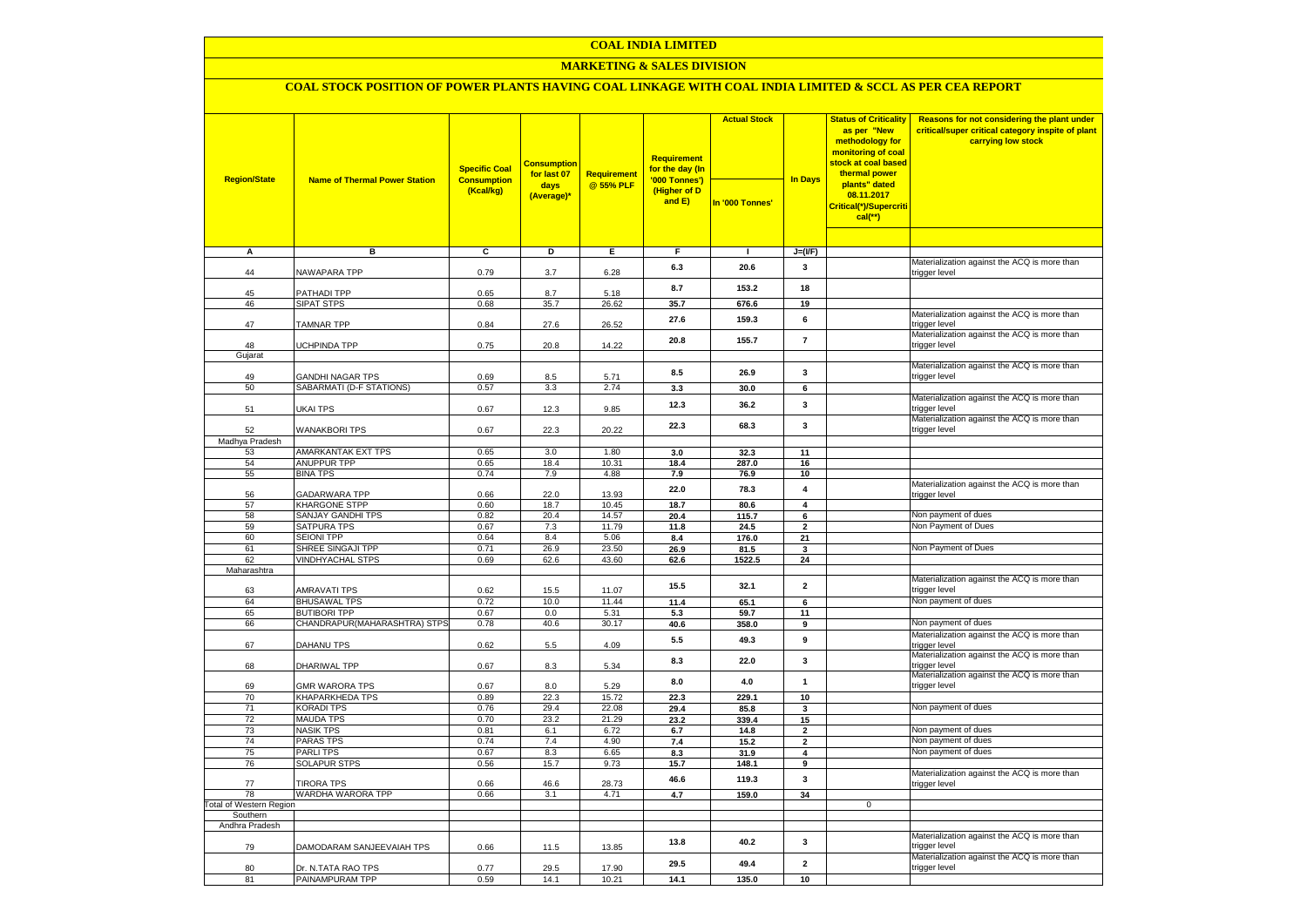### **COAL INDIA LIMITED**

### **MARKETING & SALES DIVISION**

### **COAL STOCK POSITION OF POWER PLANTS HAVING COAL LINKAGE WITH COAL INDIA LIMITED & SCCL AS PER CEA REPORT**

|                                        |                                      | <b>Specific Coal</b>            | <b>Consumption</b><br>for last 07 | Requirement    | <b>Requirement</b><br>for the day (In   | <b>Actual Stock</b> |                         | <b>Status of Criticality</b><br>as per "New<br>methodology for<br>monitoring of coal<br><mark>stock at coal based</mark><br>thermal power | Reasons for not considering the plant under<br>critical/super critical category inspite of plant<br>carrying low stock |
|----------------------------------------|--------------------------------------|---------------------------------|-----------------------------------|----------------|-----------------------------------------|---------------------|-------------------------|-------------------------------------------------------------------------------------------------------------------------------------------|------------------------------------------------------------------------------------------------------------------------|
| <b>Region/State</b>                    | <b>Name of Thermal Power Station</b> | <b>Consumption</b><br>(Kcal/kg) | days<br>(Average)*                | @ 55% PLF      | '000 Tonnes')<br>(Higher of D<br>and E) | In '000 Tonnes'     | <b>In Days</b>          | plants" dated<br>08.11.2017<br>Critical(*)/Supercriti<br>$cal$ (**)                                                                       |                                                                                                                        |
|                                        |                                      |                                 |                                   |                |                                         |                     |                         |                                                                                                                                           |                                                                                                                        |
| $\overline{A}$                         | в                                    | c                               | Þ                                 | E              | F                                       | $\mathbf{I}$        | $J=(I/F)$               |                                                                                                                                           | Materialization against the ACQ is more than                                                                           |
| 82                                     | RAYALASEEMA TPS                      | 0.76                            | 19.4                              | 16.60          | 19.4                                    | 57.9                | 3                       |                                                                                                                                           | trigger level                                                                                                          |
| 83                                     | <b>SIMHADRI</b>                      | 0.78                            | 33.9                              | 20.54          | 33.9                                    | 298.1               | $\overline{9}$          |                                                                                                                                           |                                                                                                                        |
|                                        |                                      |                                 |                                   |                | 14.8                                    | 27.7                | $\overline{2}$          |                                                                                                                                           | Materialization against the ACQ is more than                                                                           |
| 84                                     | <b>SGPL TPP</b>                      | 0.53                            | 14.8                              | 9.26           |                                         |                     |                         |                                                                                                                                           | trigger level                                                                                                          |
| 85                                     | <b>VIZAG TPP</b>                     | 0.67                            | 0.0                               | 9.20           | 9.2                                     | 15.5                | $\overline{2}$          |                                                                                                                                           |                                                                                                                        |
| Karnataka                              |                                      |                                 |                                   |                |                                         |                     |                         |                                                                                                                                           | Materialization against the ACQ is more than                                                                           |
| 86                                     | <b>BELLARY TPS</b>                   | 0.63                            | 12.1                              | 14.23          | 14.2                                    | 55.9                | $\overline{\mathbf{4}}$ |                                                                                                                                           | trigger level                                                                                                          |
| 87                                     | KUDGI STPP                           | 0.63                            | 21.6                              | 19.90          | 21.6                                    | 123.3               | 6                       |                                                                                                                                           | Materialization against the ACQ is more than<br>trigger level                                                          |
| 88                                     | RAICHUR TPS                          | 0.66                            | 16.3                              | 14.98          | 16.3                                    | 39.0                | $\overline{2}$          |                                                                                                                                           | Materialization against the ACQ is more than<br>trigger level                                                          |
|                                        |                                      |                                 |                                   |                | 13.5                                    | 20.6                | $\overline{2}$          |                                                                                                                                           | Materialization against the ACQ is more than                                                                           |
| 89                                     | YERMARUS TPP                         | 0.62                            | 13.5                              | 13.09          |                                         |                     |                         |                                                                                                                                           | trigger level                                                                                                          |
| <b>Tamil Nadu</b>                      |                                      |                                 |                                   |                |                                         |                     |                         |                                                                                                                                           | Materialization against the ACQ is more than                                                                           |
| 90                                     | <b>METTUR TPS</b>                    | 0.81                            | 7.2                               | 8.98           | 9.0                                     | 16.8                | $\overline{\mathbf{2}}$ |                                                                                                                                           | trigger level                                                                                                          |
|                                        |                                      |                                 |                                   |                | 6.6                                     | 18.0                | $\mathbf{3}$            |                                                                                                                                           | Materialization against the ACQ is more than                                                                           |
| 91                                     | METTUR TPS - II                      | 0.78                            | 6.6                               | 6.16           |                                         |                     |                         |                                                                                                                                           | trigger level<br>Materialization against the ACQ is more than                                                          |
| 92                                     | NORTH CHENNAI TPS                    | 0.82                            | 22.0                              | 19.78          | 22.0                                    | 85.0                | $\overline{\mathbf{4}}$ |                                                                                                                                           | trigger level                                                                                                          |
| 93                                     | <b>TUTICORIN TPS</b>                 | 0.96                            | 10.7                              | 13.31          | 13.3                                    | 14.2                | $\mathbf{1}$            |                                                                                                                                           | Materialization against the ACQ is more than<br>trigger level                                                          |
| 94                                     | <b>VALLUR TPP</b>                    | 0.72                            | 21.8                              | 14.26          | 21.8                                    | 143.2               |                         |                                                                                                                                           |                                                                                                                        |
| Telangana                              | <b>BHADRADRI TPP</b>                 | 0.69                            | 13.4                              | 9.83           |                                         |                     |                         |                                                                                                                                           |                                                                                                                        |
| 95<br>96                               | KAKATIYA TPS                         | 0.57                            | 14.5                              | 8.33           | 13.4<br>14.5                            | 100.4<br>152.8      | 8<br>11                 |                                                                                                                                           |                                                                                                                        |
| 97                                     | KOTHAGUDEM TPS (NEW)                 | 0.64                            | 13.0                              | 8.46           | $13.0$                                  | 96.0                | $\overline{7}$          |                                                                                                                                           |                                                                                                                        |
| 98                                     | KOTHAGUDEM TPS (STAGE-7)             | 0.50                            | 9.3                               | 5.23           | 9.3                                     | 109.2               | 12                      |                                                                                                                                           |                                                                                                                        |
| 99                                     | <b>RAMAGUNDEM STPS</b>               | 0.62                            | 27.3                              | 21.33          | 27.3                                    | 317.8               | 12                      |                                                                                                                                           |                                                                                                                        |
| 100                                    | RAMAGUNDEM-B TPS                     | 0.77                            | 0.8                               | 0.64           | 0.8                                     | 7.7                 | 9                       |                                                                                                                                           |                                                                                                                        |
| 101<br><b>Total of Southern Region</b> | <b>SINGARENI TPP</b>                 | 0.58                            | 16.5                              | 9.12           | 16.5                                    | 96.3                | 6                       | $\mathbf 0$                                                                                                                               |                                                                                                                        |
| Eastern                                |                                      |                                 |                                   |                |                                         |                     |                         |                                                                                                                                           |                                                                                                                        |
| Bihar                                  |                                      |                                 |                                   |                |                                         |                     |                         |                                                                                                                                           |                                                                                                                        |
| 102                                    | <b>BARAUNI TPS</b>                   | 0.63                            | 3.2                               | 5.90           | 5.9                                     | 143.1               | 24                      |                                                                                                                                           |                                                                                                                        |
| 103                                    | <b>BARHI</b>                         | 0.67                            | 7.4                               | 5.84           | 7.4                                     | 160.5               | 22                      |                                                                                                                                           |                                                                                                                        |
| 104                                    | <b>BARH II</b>                       | 0.67                            | 14.8                              | 11.67          | 14.8                                    | 321.1               | 22                      |                                                                                                                                           | Materialization against the ACQ is more than                                                                           |
| 105                                    | KAHALGAON TPS                        | 0.80                            | 28.2                              | 24.62          | 28.2                                    | 138.9               | 5                       |                                                                                                                                           | trigger level<br>Materialization against the ACQ is more than                                                          |
| 106                                    | MUZAFFARPUR TPS                      | 0.77                            | 5.9                               | 3.95           | 5.9                                     | 52.3                | 9                       |                                                                                                                                           | trigger level                                                                                                          |
| 107                                    | <b>NABINAGAR STPP</b>                | 0.58                            | 19.1                              | 10.14          | 19.1                                    | 304.6               | 16                      |                                                                                                                                           |                                                                                                                        |
| 108<br>Jharkhand                       | <b>NABINAGAR TPP</b>                 | 0.69                            | 16.3                              | 9.06           | 16.3                                    | 107.4               | 7                       |                                                                                                                                           |                                                                                                                        |
| 109                                    | BOKARO TPS 'A' EXP                   | 0.57                            | 6.6                               | 3.78           | 6.6                                     | 160.6               | 24                      |                                                                                                                                           |                                                                                                                        |
| 110                                    | CHANDRAPURA(DVC) TPS                 | 0.61                            | 6.8                               | 4.06           | 6.8                                     | 149.4               | 22                      |                                                                                                                                           |                                                                                                                        |
| 111                                    | <b>JOJOBERA TPS</b>                  | 0.69                            | 3.2                               | 2.18           | 3.2                                     | 85.3                | 26                      |                                                                                                                                           |                                                                                                                        |
| 112                                    | <b>KODARMA TPP</b>                   | 0.62                            | 12.8                              | 8.23           | 12.8                                    | 132.2               | 10                      |                                                                                                                                           |                                                                                                                        |
| 113                                    | MAHADEV PRASAD STPP                  | 0.70                            | 8.7                               | 5.01           | 8.7                                     | 17.7                | $\mathbf{2}$            |                                                                                                                                           | Materialization against the ACQ is more than<br>trigger level                                                          |
| 114                                    | <b>MAITHON RB TPP</b>                | 0.64                            | 6.5                               | 8.89           | 8.9                                     | 293.5               | 33                      |                                                                                                                                           |                                                                                                                        |
| 115                                    | TENUGHAT TPS                         | 0.75                            | 4.5                               | 4.16           | 4.5                                     | 49.7                | 11                      |                                                                                                                                           | Materialization against the ACQ is more than<br>trigger level                                                          |
| Odisha                                 |                                      |                                 |                                   |                |                                         |                     |                         |                                                                                                                                           |                                                                                                                        |
| 116<br>117                             | DARLIPALI STPS<br><b>DERANG TPP</b>  | 0.71<br>0.70                    | 26.6<br>17.3                      | 14.95<br>11.10 | 26.6<br>17.3                            | 431.5<br>1146.6     | 16<br>66                |                                                                                                                                           |                                                                                                                        |
| 118                                    | <b>IB VALLEY TPS</b>                 | 0.83                            | 26.6                              | 19.16          | 26.6                                    | 299.4               | 11                      |                                                                                                                                           |                                                                                                                        |
|                                        |                                      |                                 |                                   |                | 14.8                                    | 119.8               | 8                       |                                                                                                                                           | Materialization against the ACQ is more than                                                                           |
| 119                                    | KAMALANGA TPS                        | 0.72                            | 14.8                              | 10.02          |                                         |                     |                         |                                                                                                                                           | trigger level                                                                                                          |